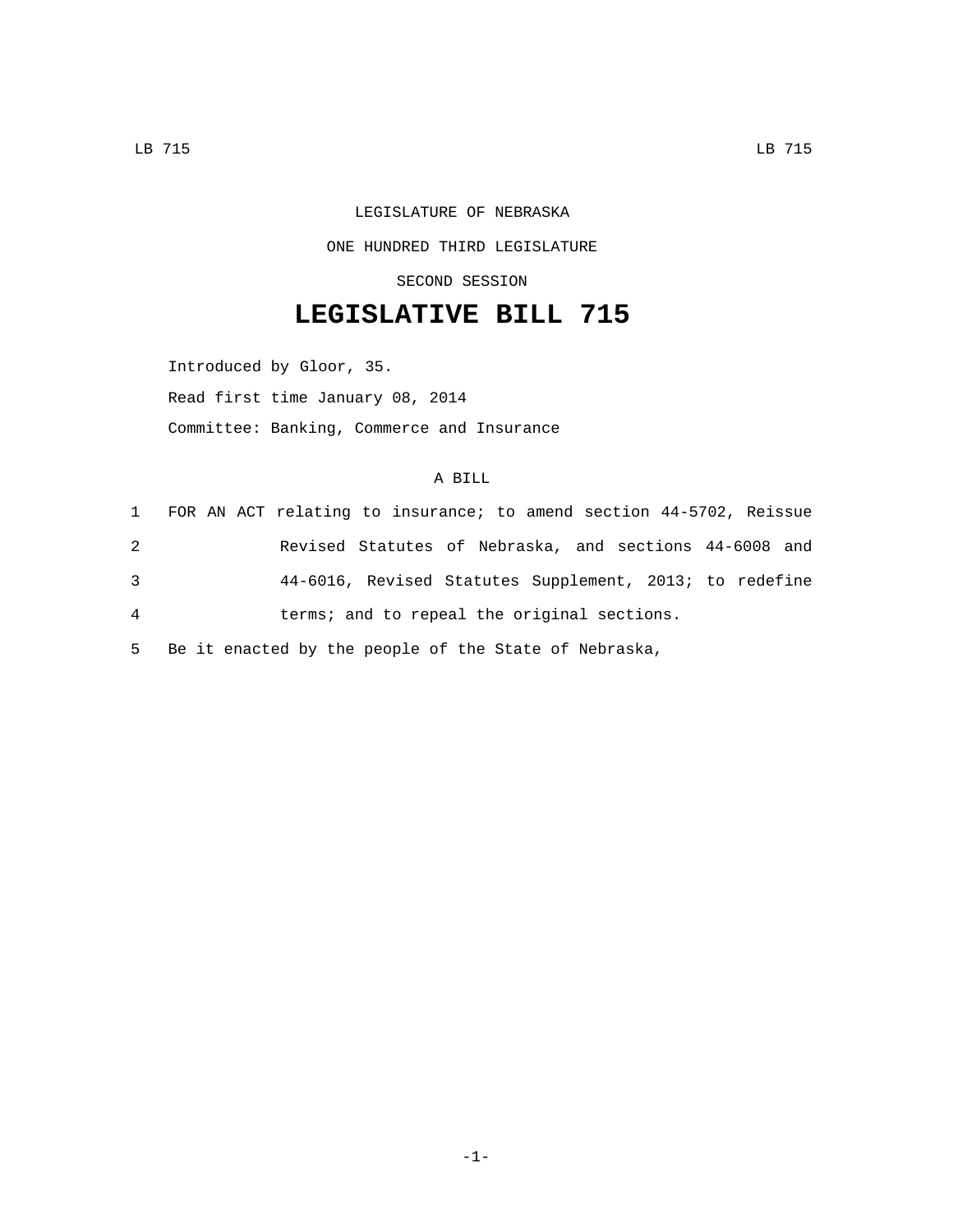LB 715 LB 715

 Section 1. Section 44-5702, Reissue Revised Statutes of 2 Nebraska, is amended to read: 44-5702 For purposes of the Producer-Controlled Property 4 and Casualty Insurer Act: (1) Accredited state shall mean a state in which the insurance department or regulatory agency has qualified as meeting the minimum financial regulatory standards established and promulgated from time to time by the National Association of 9 Insurance Commissioners; (2) Captive insurers shall mean insurance companies owned

 by another organization the exclusive purpose of which is to insure risks of the parent organization and affiliated companies or, in the case of groups and associations, insurance organizations owned by the insureds the exclusive purpose of which is to insure risks to member organizations or group members and their affiliates;

 (3) Control or controlled shall have the same meaning as 17 in section  $44-2121$ ;

 (4) Controlled insurer shall mean an insurer which is controlled, directly or indirectly, by a producer;

 (5) Controlling producer shall mean a producer which, 21 directly or indirectly, controls an insurer;

 (6) Director shall mean the Director of Insurance; (7) Insurer shall mean any person, firm, association, or

 corporation holding a certificate of authority to transact property and casualty insurance business in this state. Insurer shall not

-2-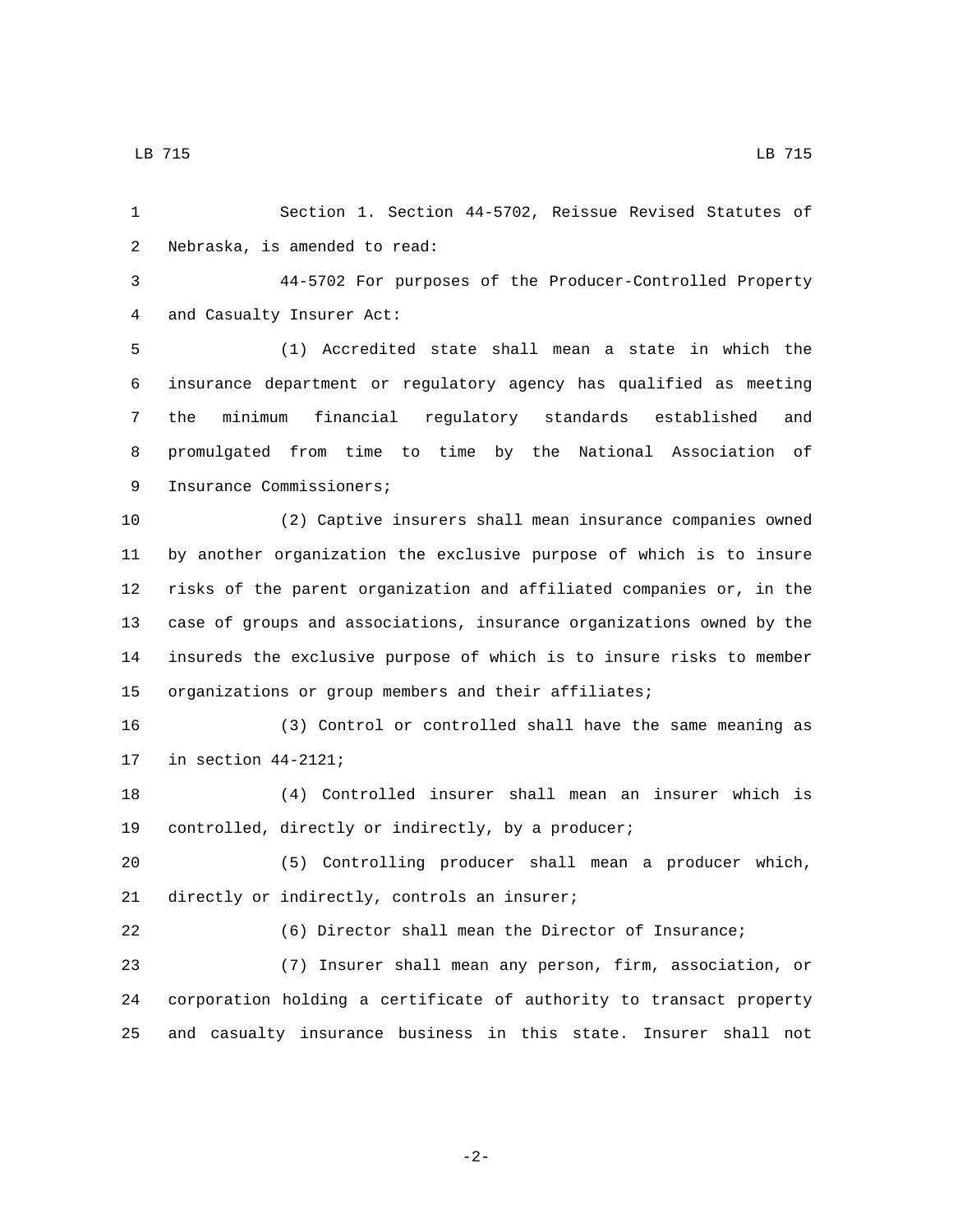include:1

 $(a)$  Risk retention groups as defined in the Superfund Amendments Reauthorization Act of 1986, Public Law 99-499, the Risk 4 Retention Act, 15 U.S.C. 3901 et seq., and the Risk Retention Act; 5 (b) (a) Residual market pools and joint underwriting authorities or associations; and6 7 (c) (b) Captive insurers other than risk retention groups as defined in 15 U.S.C. 3901 et seq. and 42 U.S.C. 9671, as such 9 sections existed on January 1, 2014; and (8) Producer shall mean an insurance broker or any other person, firm, association, or corporation when, for any compensation, commission, or other thing of value, such person, firm, association, or corporation acts or aids in any manner in soliciting, negotiating, or procuring the making of any insurance contract on behalf of an insured other than the person, firm, association, or corporation. Sec. 2. Section 44-6008, Revised Statutes Supplement, 17 2013, is amended to read: 44-6008 Insurer means an insurer as defined in section 44-103 authorized to transact the business of insurance, except that insurer does not include health organizations, unincorporated mutual associations, assessment associations, health maintenance organizations, prepaid dental service corporations, prepaid limited health service organizations, monoline mortgage guaranty insurers, monoline financial guaranty insurers, title insurers, prepaid legal corporations, intergovernmental risk management pools, and any other

LB 715 LB 715

-3-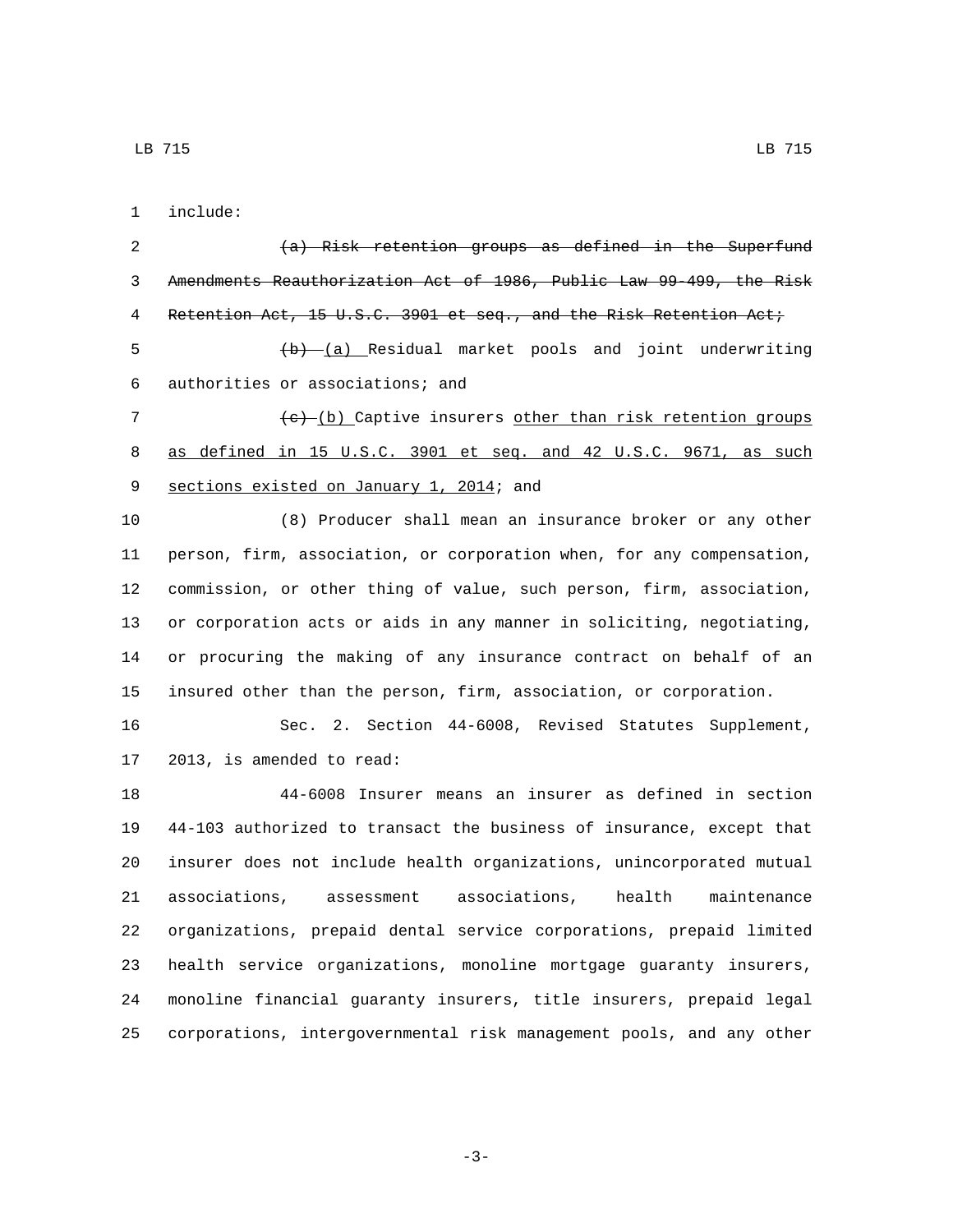LB 715 LB 715

 kind of insurer to which the application of the Insurers and Health Organizations Risk-Based Capital Act, in the determination of the director, would be clearly inappropriate. Insurer includes a risk 4 retention group.

 Insurer, when referring to life and health insurers, means an insurer authorized to transact life insurance business and sickness and accident insurance business specified in subdivisions (1) through (4) of section 44-201, or any combination thereof, and also includes fraternal benefit societies authorized to transact business specified in sections 44-1072 to 44-10,109.

 Insurer, when referring to property and casualty insurers, means an insurer authorized to transact property insurance business and casualty insurance business specified in subdivisions (5) through (14) and (16) through (20) of section 44-201, or any combination thereof, and also includes an insurer authorized to transact insurance business specified in subdivision (4) of section 44-201 if also authorized to transact insurance business specified in subdivisions (5) through (14) and (16) through (20) of section 19 44-201.

 Sec. 3. Section 44-6016, Revised Statutes Supplement, 21 2013, is amended to read:

 44-6016 (1) Company action level event means any of the 23 following events:

 (a) The filing of a risk-based capital report by an insurer or a health organization which indicates that:

-4-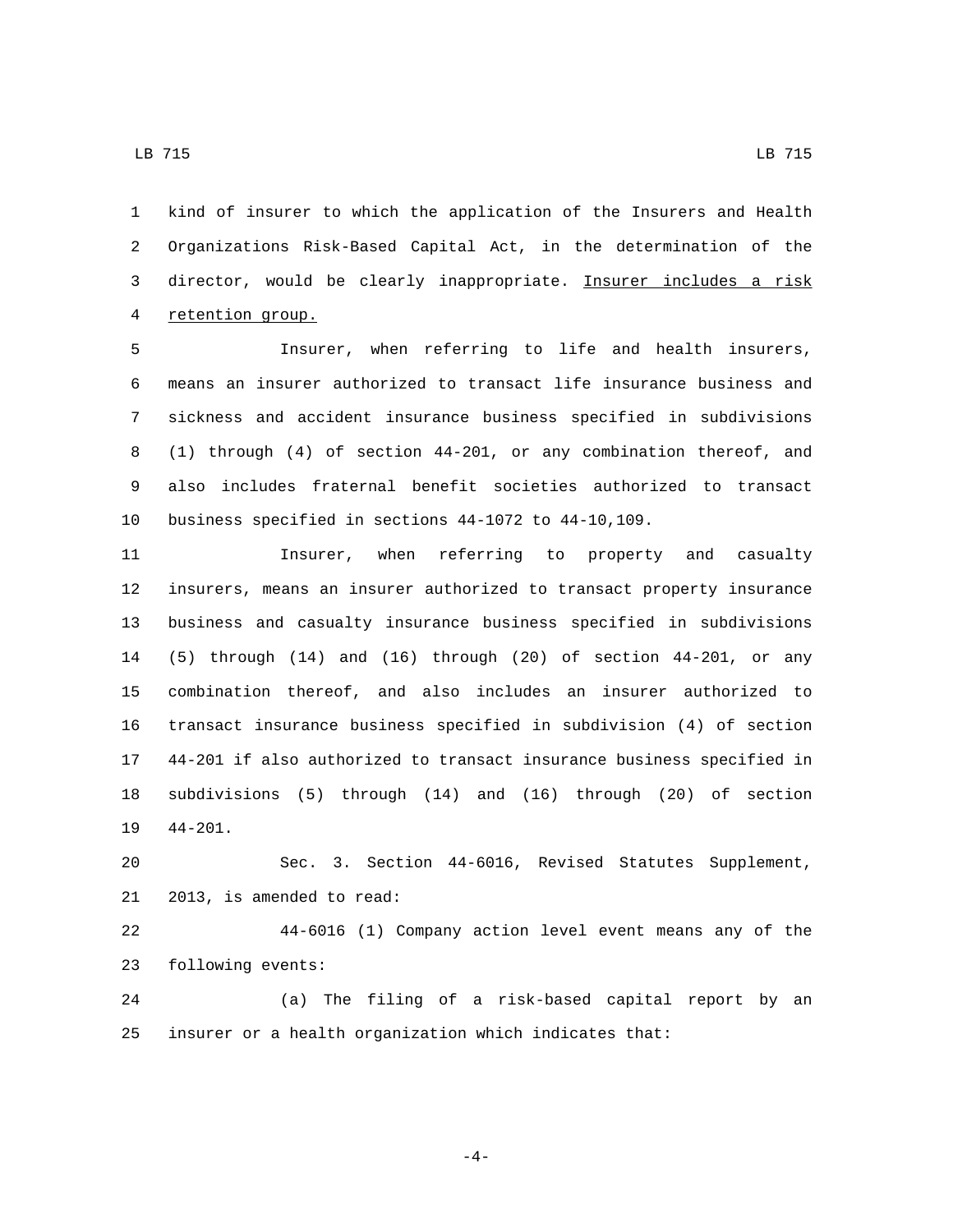(i) The insurer's or health organization's total adjusted capital is greater than or equal to its regulatory action level risk- based capital but less than its company action level risk-based capital;4

 (ii) If a life and health insurer or a fraternal benefit society, the insurer or society has total adjusted capital which is greater than or equal to its company action level risk-based capital but less than the product of its authorized control level risk-based 9 capital and  $2.5-3.0$  and has a negative trend;  $\sigma$ 

 (iii) If a property and casualty insurer, the insurer has total adjusted capital which is greater than or equal to its company action level risk-based capital but less than the product of its authorized control level risk-based capital and 3.0 and triggers the trend test determined in accordance with the trend test calculation included in the property and casualty risk-based capital 16 instructions; or

 (iv) If a health organization has total adjusted capital which is greater than or equal to its company action level risk-based capital but less than the product of its authorized control level risk-based capital and 3.0 and triggers the trend test determined in accordance with the trend test calculation included in the health 22 risk-based capital instructions;

 (b) The notification by the director to the insurer or health organization of an adjusted risk-based capital report that indicates an event described in subdivision (1)(a) of this section

-5-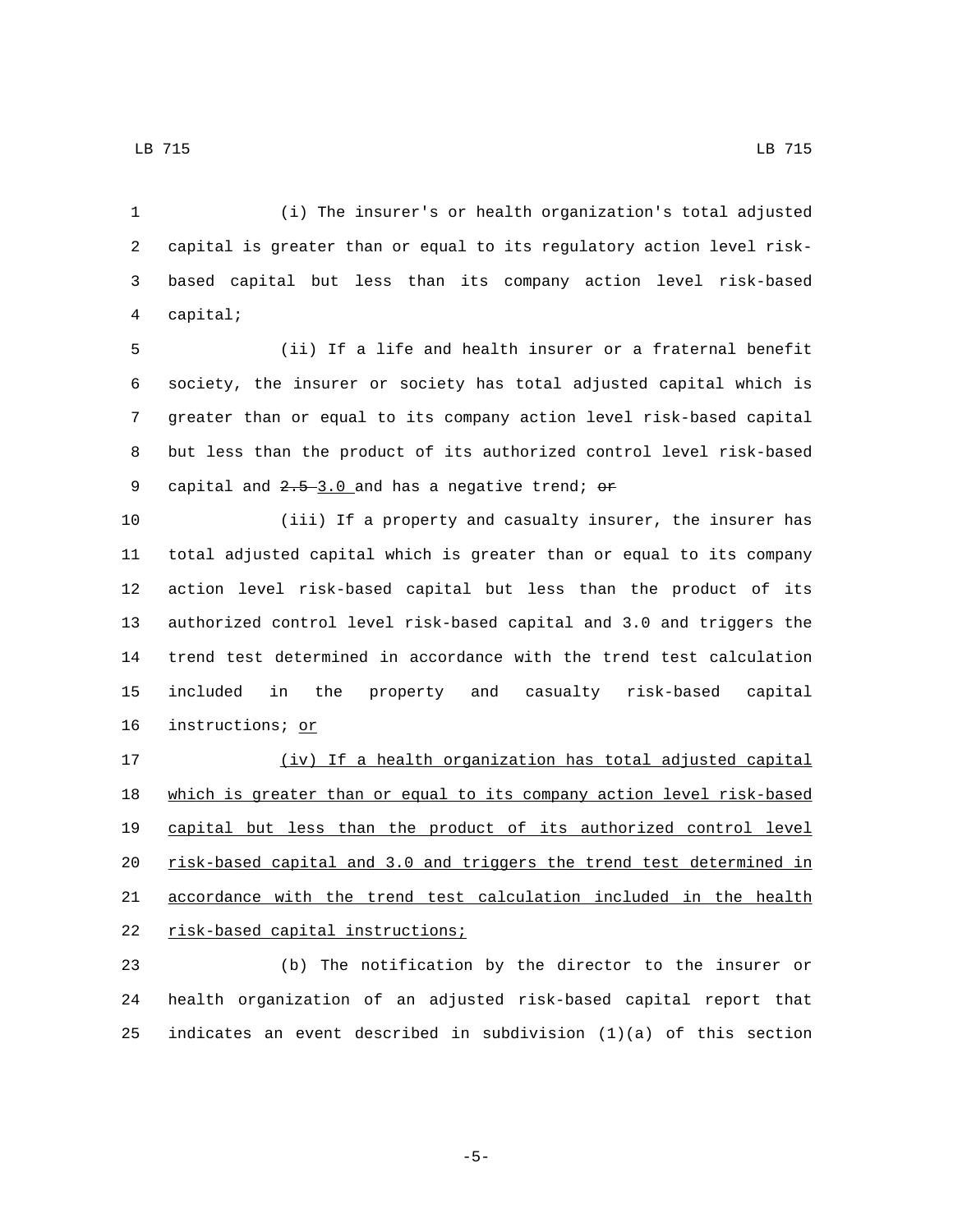unless the insurer or health organization challenges the adjusted risk-based capital report under section 44-6020; or

 (c) If, pursuant to section 44-6020, the insurer or health organization challenges an adjusted risk-based capital report that indicates an event described in subdivision (1)(a) of this section, the notification by the director to the insurer or health organization that the director has, after a hearing, rejected the 8 insurer's or health organization's challenge.

 (2) In the event of a company action level event, the insurer or health organization shall prepare and submit to the 11 director a risk-based capital plan which shall:

 (a) Identify the conditions which contribute to the 13 company action level event;

 (b) Contain proposals of corrective actions which the insurer or health organization intends to take and would be expected to result in the elimination of the company action level event;

 (c) Provide projections of the insurer's or health organization's financial results in the current year and at least the four succeeding years in the case of an insurer or at least the two succeeding years in the case of a health organization, both in the absence of proposed corrective actions and giving effect to the proposed corrective actions, including projections of statutory balance sheets, operating income, net income, capital and surplus, and risk-based capital levels. The projections for both new and renewal business may include separate projections for each major line

-6-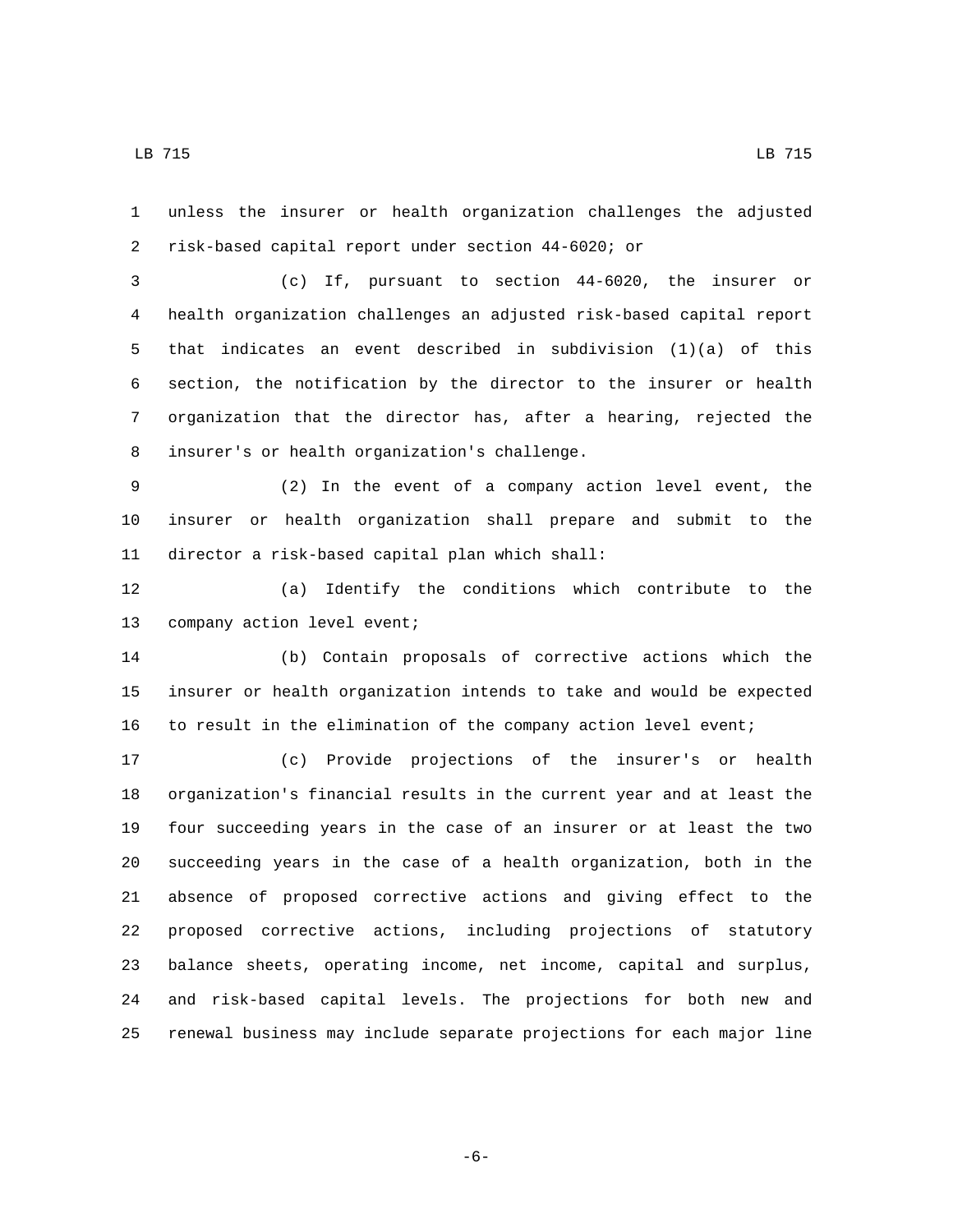of business and separately identify each significant income, expense, 2 and benefit component;

 (d) Identify the key assumptions impacting the insurer's or health organization's projections and the sensitivity of the 5 projections to the assumptions; and

 (e) Identify the quality of, and problems associated with, the insurer's or health organization's business, including, but not limited to, its assets, anticipated business growth and associated surplus strain, extraordinary exposure to risk, and mix of business and use of reinsurance, if any, in each case.

(3) The risk-based capital plan shall be submitted:

 (a) Within forty-five days after the occurrence of the 13 company action level event; or

 (b) If the insurer or health organization challenges an adjusted risk-based capital report pursuant to section 44-6020, within forty-five days after the notification to the insurer or health organization that the director has, after a hearing, rejected 18 the insurer's or health organization's challenge.

 (4) Within sixty days after the submission by an insurer or a health organization of a risk-based capital plan to the director, the director shall notify the insurer or health organization whether the risk-based capital plan shall be implemented or is, in the judgment of the director, unsatisfactory. If the director determines that the risk-based capital plan is unsatisfactory, the notification to the insurer or health

-7-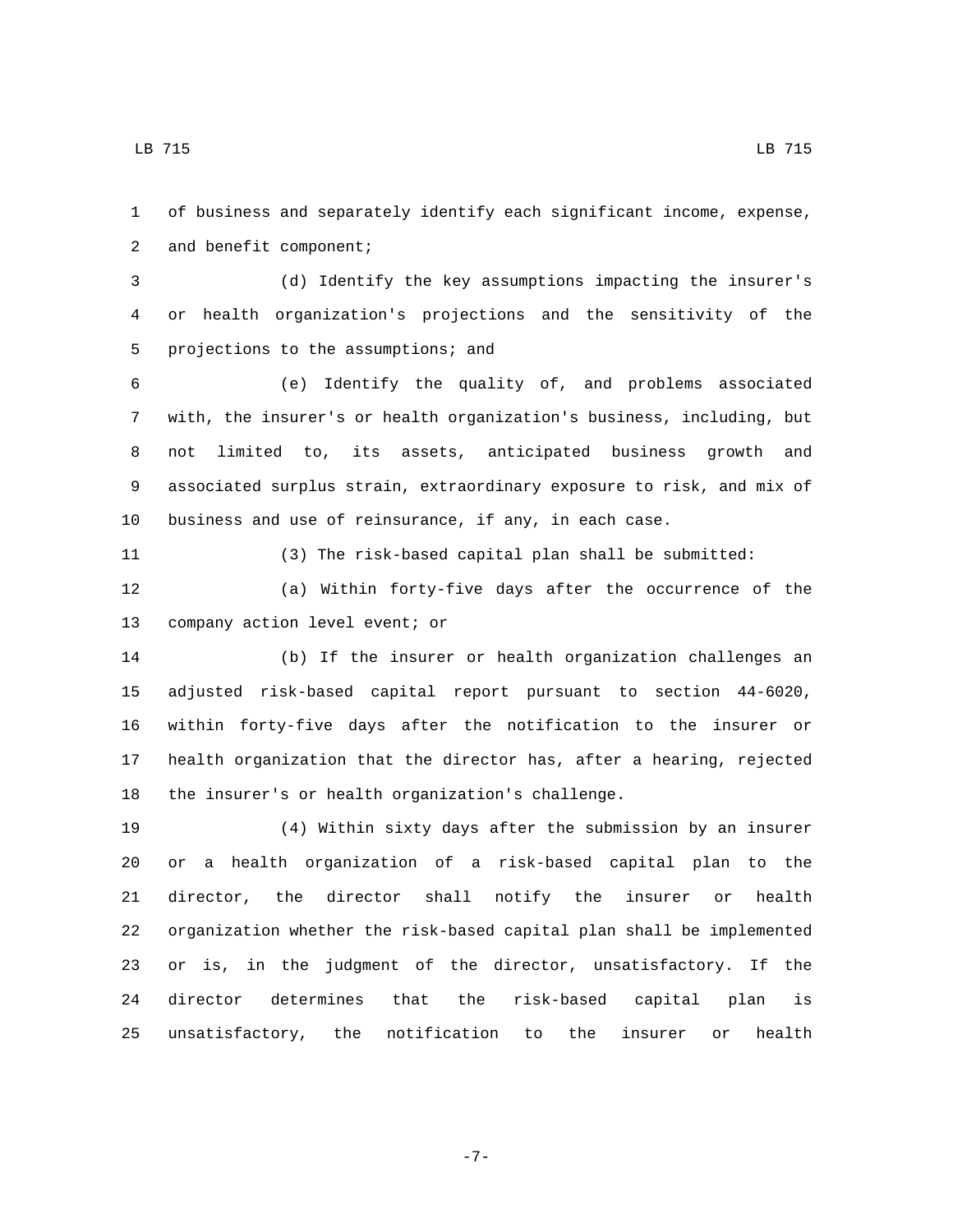organization shall set forth the reasons for the determination and may set forth proposed revisions which will render the risk-based capital plan satisfactory in the judgment of the director. Upon notification from the director, the insurer or health organization shall prepare a revised risk-based capital plan which may incorporate by reference any revisions proposed by the director. The insurer or health organization shall submit the revised risk-based capital plan 8 to the director:

 (a) Within forty-five days after the notification from 10 the director; or

 (b) If the insurer or health organization challenges the notification from the director under section 44-6020, within forty- five days after a notification to the insurer or health organization that the director has, after a hearing, rejected the insurer's or 15 health organization's challenge.

 (5) In the event of a notification by the director to an insurer or a health organization that the insurer's or health organization's risk-based capital plan or revised risk-based capital plan is unsatisfactory, the director may, at the director's discretion and subject to the insurer's or health organization's right to a hearing under section 44-6020, specify in the notification that the notification constitutes a regulatory action level event.

 (6) Every domestic insurer or domestic health organization that files a risk-based capital plan or revised risk-based capital plan with the director shall file a copy of the risk-

-8-